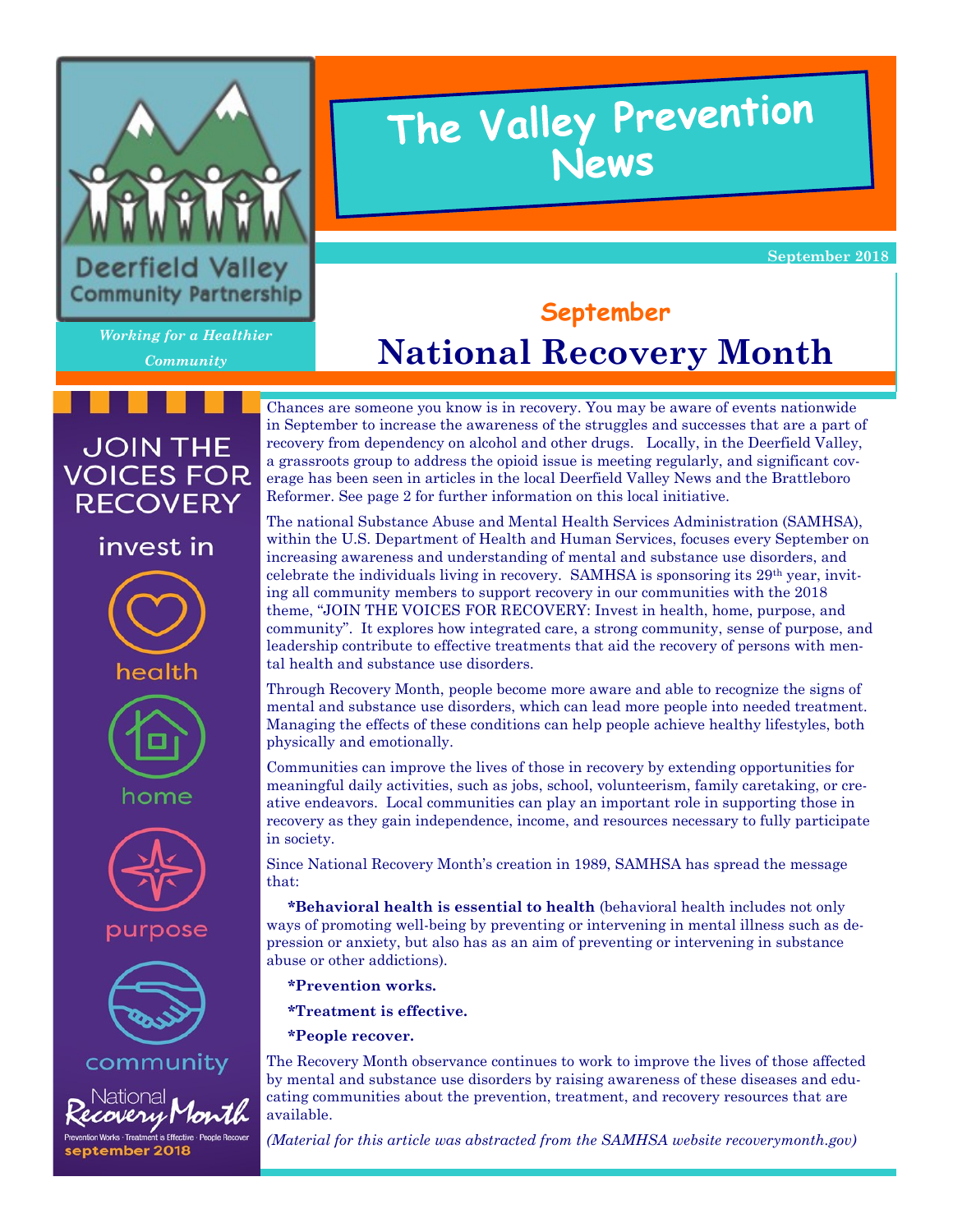### **What Does a Community Supportive of Recovery Look like?**

### **Community Members meet to Face Opioid Challenges in the Deerfield Valley**

In June of this year, the Deerfield Valley experienced the deaths of two community members to drug overdoses. These events caused many to stop, take notice, and act. A grassroots group of community members have met three times in July, August, and September to evaluate our community needs around drug prevention, treatment, and recovery efforts in the Deerfield Valley. DVCP's director, Cindy Hayford, is facilitating the meetings that include health care professionals, town representatives, persons in recovery, family members affected by addiction, Rotary & Lion's Club members, educators, business owners, local counselors, and police, among others.

In the first two meetings, participants identified resources and services presently available and assessed what is still needed in the community to support those struggling with addiction, as well as those in recovery. On July 30, meeting attendees reviewed notes from a 2015 Opiate Forum facilitated by DVCP. Group members noted that stigma around substance abuse disorders, and misinformation regarding addiction and opioids still exists. In addition, they reviewed programs available in neighboring towns. The group felt strongly that our community has to do more than just a quick hand-off to an out-of-town agency. Resources, services, and support with easy access are needed locally.

At the August 14 meeting, Dr. Peter Park, a primary physician at the Deerfield Campus of the Southwestern Vermont Medical Center, explained Medical Assisted Treatment for opioid addiction. He is currently certified to prescribe Soboxone, a medication that permits a person in recovery to stop using opioids without withdrawal symptoms. A person taking Suboxone will not experience the high of an opioid and is able to resume a normal life. Scott Tucker, Wilmington Town Manager, presented information at the meeting about the successful Project Vison initiative implemented in Rutland when he was a police officer in that city. He stressed the importance of community involvement and praised our community meeting turnout of 34 people. Additionally, George Hickey presented information about the NA (Narcotics Anonymous) group that meets at St. Mary's Church in Wilmington on Tuesday nights, that he is facilitating.

On September 11, 21 group members gathered to work on guiding principles for the group and begin action planning in self-selected work groups around four different areas of concern: 1) Opioid Protection; 2) Opioid Prevention; 3) Addiction and Opioid Awareness; and 4) Support for users and families. Future meeting will take place to continue work on the areas of concern. The group welcomes new community members-we need your help!

"There is no power for change greater than a community discovering what it cares about."

MARGARET J. WHEATLEY

The Opioid community meetings are independent of the regular DVCP meetings and work.

Anyone interested in getting involved, or receiving emails regarding meeting dates, please contact Cindy Hayford at 802-464- 2202 or [chayford.dvcp@gmail.com](mailto:chayford.dvcp@gmail.com)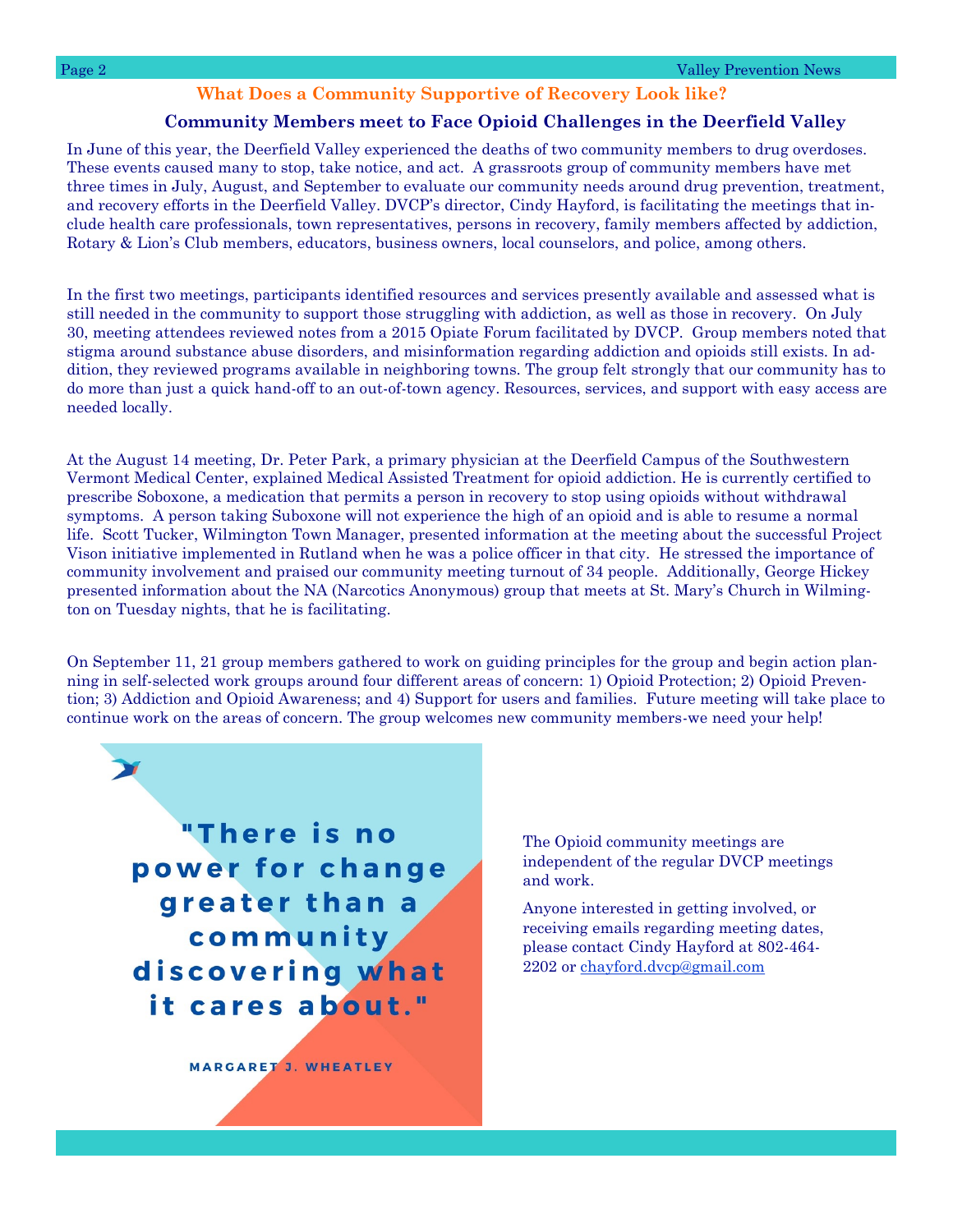### **Back to School!**

September 2018 Page 3

### *An Article from Parentupvt.org:*

Another Vermont summer has come to a close, and kids are transitioning from the backyard to the schoolyard. It's natural to want to trust your teens and give them a healthy sense of independence as they head back to school. But the truth is that while our teens deserve our trust, they also deserve our commitment to helping them stay on track and out of trouble.

It's important that parents pay extra attention to teens' behavior during such times of transition. Research shows that teens often literally can't help but make bad decisions. During the teen years, the part of the brain responsible for making complex judgments is not as mature as the parts dedicated to emotion and motivation. So it's only natural for emotions and impulses to win out over good judgment. At the same time, the incredible changes that take place in the brain during these years leave it very vulnerable to the effects of alcohol and drugs—meaning that the decisions your teens make now could impact them for life.

Constant monitoring of your teen can seem overwhelming. Instead, identify a few areas of concern that help you set clear boundaries. Here are a few tips you can use to help your teen: 1) Know your teen. Ask questions often and get to know your teen's friends; 2) Limit access to dangers. For example, keep your alcohol under lock and key and monitor the quantity; 3) Monitor your child when you're at work or out of town. For example, know your child's schedule and have her check in from each destination and when she reaches home. Below is some additional information on keeping kids safe & healthy.

## **Top 3 Things to Talk With Your Teens** about As They Go Back to School



#### Talk to you Kids about Drugs and Alcohol

It may feel like kids pay more attention to their peers when making decisions, but research shows that parents have the strongest influence on their children's behavior.



#### Talk to your Kids about Peer Pressure

Kids use drugs to reduce anxiety and uncomfortable feelings and to appear more grown up, among other reasons. Peer pressure can be powerful. Kids whose parents are present in their lives and foster open communication are less likely to use drugs and alcohol.



Pay attention to Signs of Behavioral Health Issues Students have a lot to cope with in high school including gossip, jealousy, body image issues and competition. Occasionally, problems such are depression, anxiety, and low self-esteem may arise. Ask you child how he or she is doing. Look for poor grades, a change in friends, trouble sleeping, etc.

For more tips on how to keep your children alcohol and drug-free visit Parentup.org



**Ready to quit?** 802Quits provides free support to quit tobacco. The help and resources include nicotine replacement therapy and phone, online, and in-person counseling. [www.802quits.org](http://802quits.org/) | 1-800-QUIT-NOW



### **Steering Committee & Program Staff:**

Carrie Blake Dawn Borys Bob Edwards Keli Gould Cindy Hayford Andy Hauty Dario Lussardi Karen Molina Jen Nilsen Shelley Park Helena Queenie Lynn Redd Rebecca Sweeney

**Upcoming Meetings:** October 22, 2018 November 19, 2018 December 17, 2018



*Dinner is served at 5:30pm Meeting 6:00-7:30pm*

> *Everyone is Welcome Please RSVP to: info@dvcp.org or 464-2202*